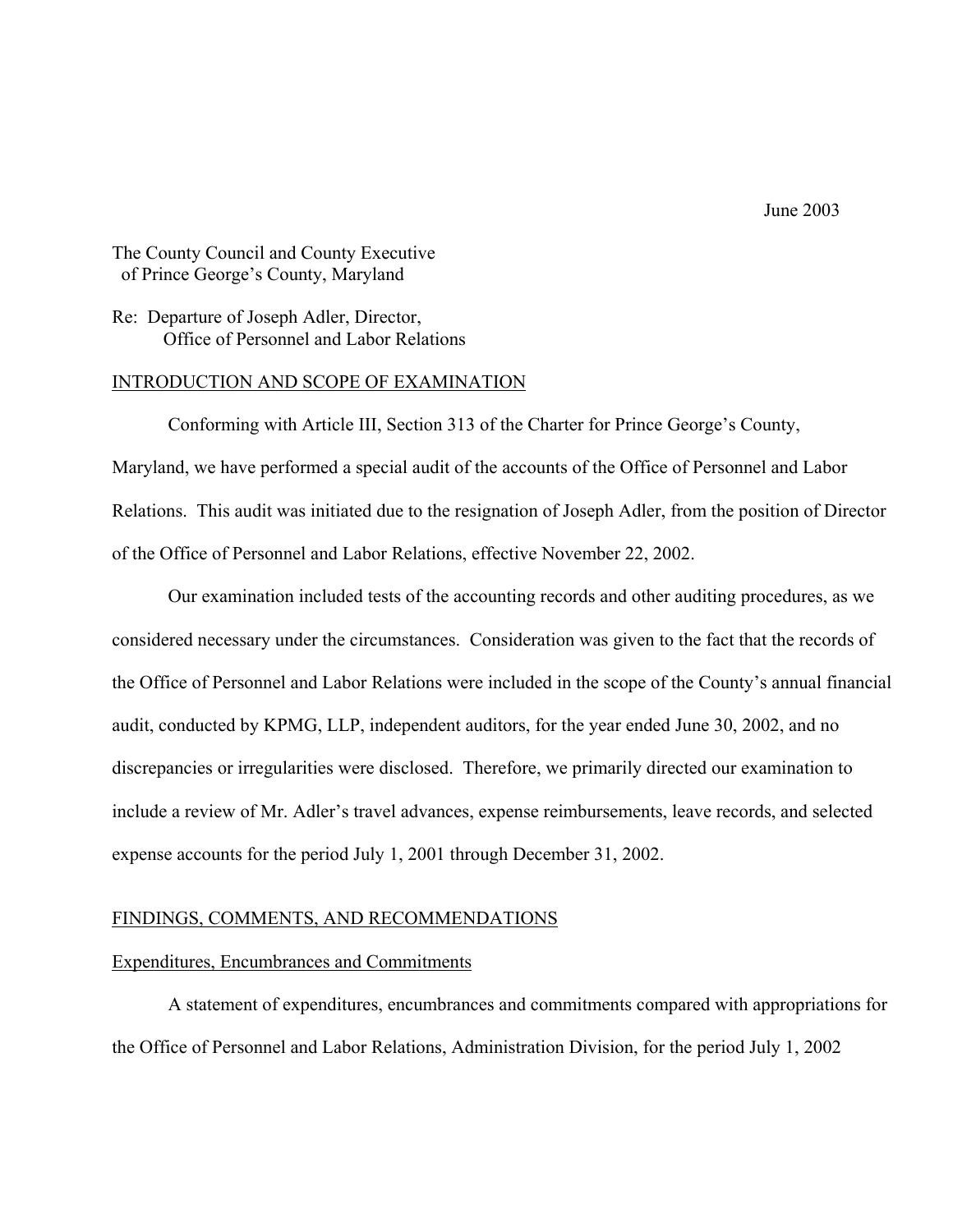through December 31, 2002, is presented in Schedule 1of this report. At December 31, 2002, total expenditures and encumbrances did not exceed total appropriations for the Administration Division.

## Travel Advances and Expense Reimbursements

 We reviewed the travel advance records maintained by the Office of Finance, Accounting Division, for the period July 1, 2001 through December 31, 2002, and determined that Mr. Adler did not have any unsettled travel advances at the time of his departure from the County. We also reviewed expense reimbursements paid to Mr. Adler for the period July 1, 2001 through December 31, 2002 and found no discrepancies or irregularities.

## Leave Records and Final Pay

 We verified final pay computations for Mr. Adler based on leave records maintained by the Payroll Section of the Office of Finance and the salary and hourly rate of pay maintained by the Office of Personnel and Labor Relations and found no discrepancies. We determined Mr. Adler's annual and sick leave payouts were computed correctly and found no discrepancies or irregularities.

#### Fixed Assets

 The Fixed Assets Procedures Manual prepared by the Office of Finance requires that the Fixed Assets Section of the Office of Central Services' Contract Administration and Procurement Division, upon the departure of any agency head, take inventory of only those fixed assets for which that agency head has signed an Equipment Custody Receipt (PGC Form #1890) form. It further requires that the unexplained loss of any such fixed assets be reported to the Chief Administrative Officer, who is to take action to recover the costs of the assets. We contacted personnel within the Contract Administration and Procurement Division and personnel within the Office of Personnel and Labor Relations to determine if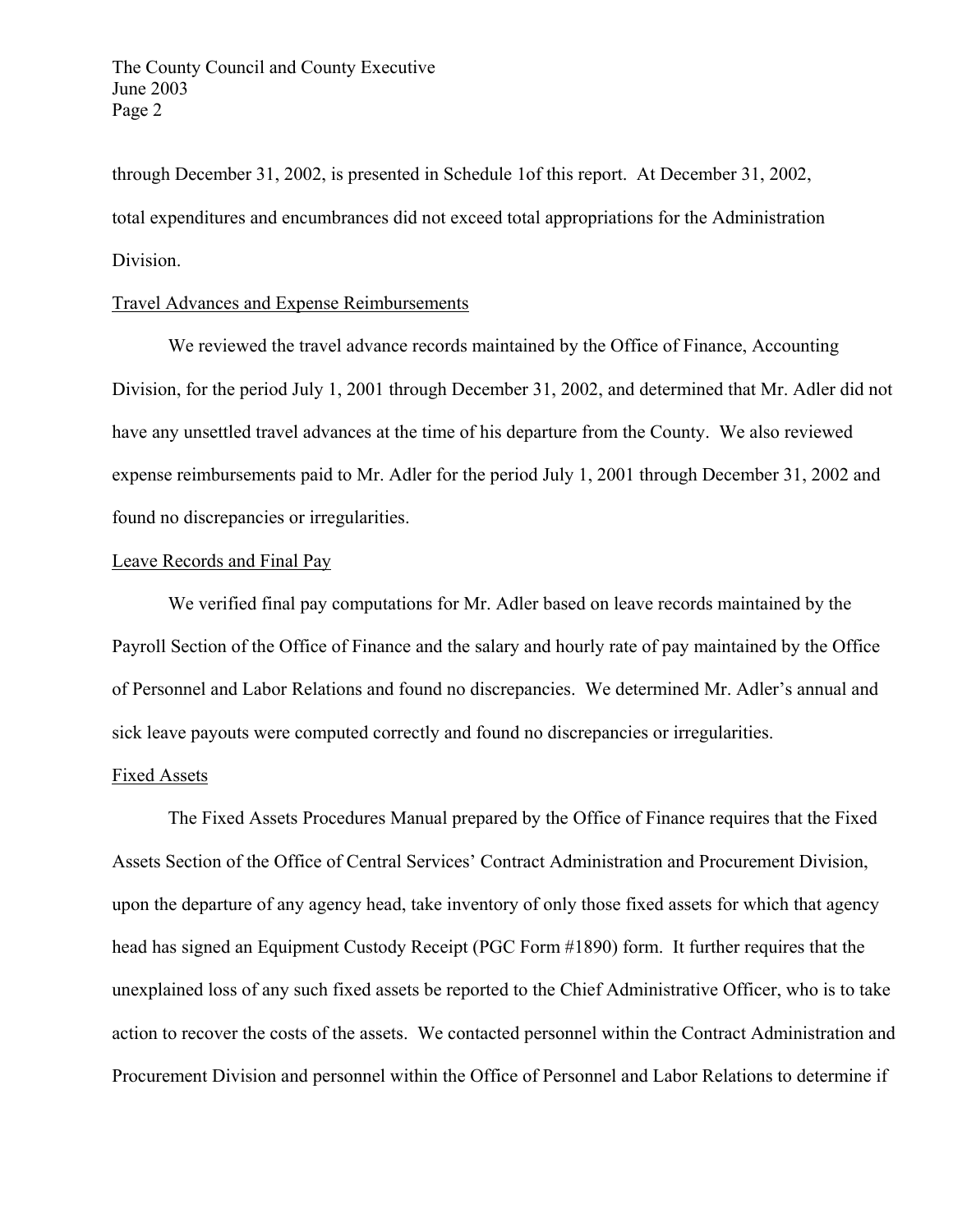any assets issued to Mr. Adler were returned to the County. Based on our review, all assets were properly accounted for and returned.

# Financial Disclosure Requirement

Section 2-294(c)(1) of the Prince George's County Code requires certain officials,

employees, and candidates for office (among them the Director of the Office of Personnel and

Labor Relations) to file financial disclosure statements. Council Bill 125-1984, effective

February 4, 1985, modified Section 2-294(c)(1) of the County Code, by adding the following

requirement:

 "Any official or employee who is required to file a statement and who leaves office or employment for any reason, other than the official's or employee's death, shall file, within sixty (60) days of leaving office or employment, the statement required by this Section, for the calendar year immediately preceding, unless a statement has previously been filed for that year, and any portion of the current calendar year during which that official or employee held office of employment."

Mr. Adler filed the proper financial disclosure statement with the Prince George's County Board of

Ethics for the period January 1, 2002 through November 22, 2002 on November 25, 2002, as required.

David H. Van Dyke, C.P.A. County Auditor

Mackenzie Lewis Auditor-In-Charge